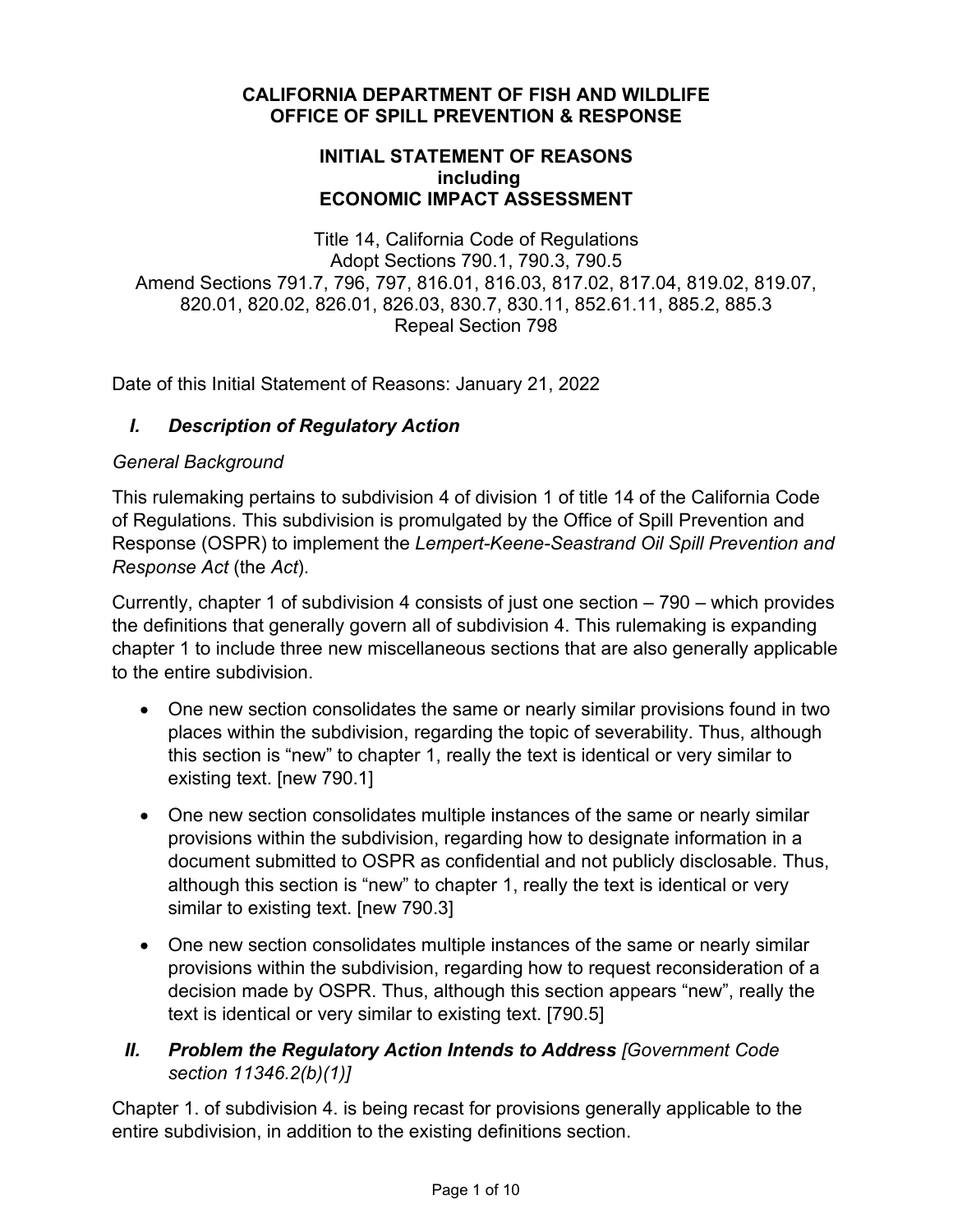This rulemaking is intended to eliminate redundancy and minor inconsistencies. It consolidates discrete topics that are currently stated multiple times in the existing regulations but not with equal consistency.

Consolidating the various provisions of a single topic into discrete sections ensures there are not unintended drafting differences, eliminates redundancy, creates a single section that all persons can refer to, and reduces the volume of text within this subdivision. Conforming amendments are being made to delete the redundant text and cross-reference to these two new sections.

## *III. Purpose, Rationale, and Necessity for the Amendment, Addition, or Repeal of the Regulations [Government Code section 11346.2(b)(1)]*

Government Code section 8670.7.5 authorizes the Administrator of OSPR to adopt regulations to implement the *Act*. The proposed regulations implement, interpret, and add specificity not found in the *Act.*

OSPR's regulations are codified at 790 *et seq.* of Title 14. This rulemaking adds three sections to chapter 1 of OSPR's regulations.

The following sets forth a discussion of each added, amended, or repealed regulatory provision proposed in this rulemaking action and why each provision is reasonably necessary to carry out the purpose, and addresses the problem for which it is proposed.

# *Adopt Section 790.1 – Severability.*

## *General Background*

Severability clauses are common and provide certainty to both the regulatory agency and to the regulated community. Severability clauses provide guidance to a Court that may be asked to review the validity of regulatory text.

Government Code section 8670.5.5 provides for severability "If any provision of this chapter [the *Act*] or the application thereof…" is held to be invalid.

Purpose: The text of this new section is presently in chapter 2, section 798 which is about financial responsibility for oil spills, and in chapter 3, section 817.04(w) which is about inland facility oil spill contingency plans. This text is being moved from chapters 2 and 3 to chapter 1 and is reestablished as 790.1. It will have general applicability to all of subdivision 4, not just chapters 2 and 3.

Necessity: If a Court were to find that a provision or the application of a provision of this subdivision is invalid, the intent of this section is to preserve the implementation and enforceability of any remaining provisions of this subdivision. Without such guidance, the Court may feel it must rule strike multiple sections even for provisions not in question, or even the entire Subdivision. For example, this could result in vessel or facility owners not being required to have any financial resources to adequately pay for oil spill response and cleanup or have a contingency plan for cleanup, depending upon the scope a Court ruling.

Applying the regulation to the entire subdivision does not materially alter any requirement, right, responsibility, condition, prescription, or other regulatory element.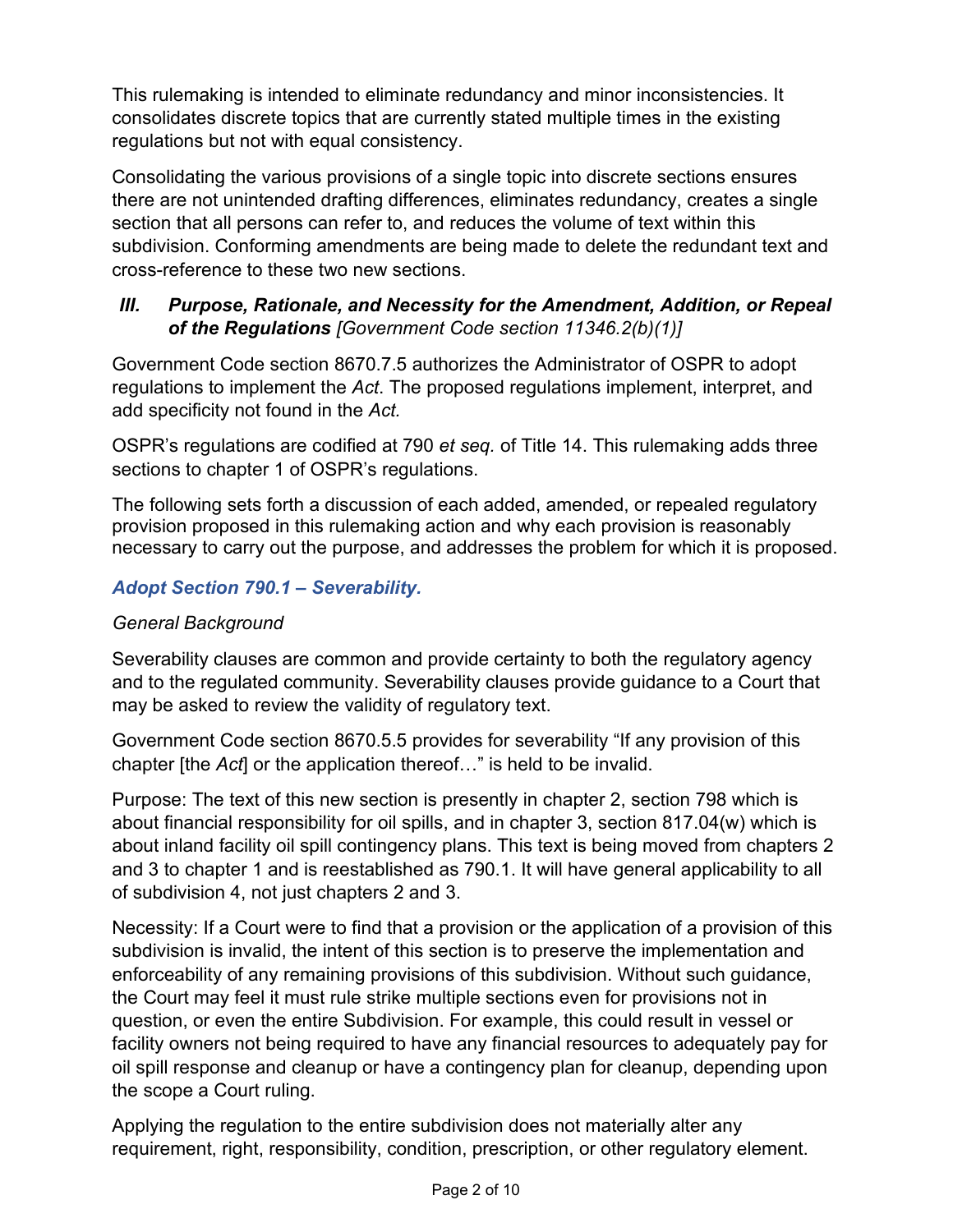This is a change without regulatory effect. [Ref. subdivision (a)(1), section 100, Title 1, California Code of Regulations]

#### *Conforming Amendments Regarding Severability and Section 790.1*

As stated above, new section 790.1 consolidates provisions regarding severability into a single section. Concurrently, the following sections have the redundant text stricken:

- 798
- $817.04(w)$

## *Adopt Section 790.3 – Confidentiality of Submitted Documents and Information.*

## *General Background*

For years OSPR's regulations have allowed for certain information that is submitted to OSPR to be flagged as "confidential" so that it is not subject to public disclosure. The contexts include, for example, marine vessel and facility contingency plans, inland facility contingency plans, oil spill response organization rating applications, spill management team certification applications, and independent drill monitor applications.

The confidentiality provisions are designed to allow legitimate assertions of protection from disclosure. The burden is on the document submitter to flag what information should be considered confidential or privileged and provide specific justification; OSPR would not initially know this. Wholesale claims of confidentiality would put OSPR in the position of deciding for the submitter what is confidential and deciding why. However, allowing the submitter to simply declare an entire document (e.g., a contingency plan) is "confidential" defeats the legislative intent of the *California Public Records Act*.

This new section is consolidating multiple instances of existing text into a single section. Consolidating the various provisions into a single section ensures there are not unintended drafting differences, ensures a single review process, creates a single section that all persons can refer to, eliminates redundancy, and reduces the volume of text of this subdivision.

Thus, although this section is new, really the text is very similar to existing text found in a number of OSPR's regulations. This new section is modeled on subsections 817.04(k) and 830.7(f), which are the most recent iterations of the confidentiality-designation process.

#### *Subsection (a)*

Purpose: Subsection (a) provides that a claim of confidentiality can be made.

Necessity: Generally, documents in the possession of a state agency are public records pursuant to the *California Public Records Act*. And specifically, oil spill contingency plans must be available to the public for review. (Government Code section 8670.28(b)). However, other laws give people the right to protect certain privileged or proprietary information from public disclosure.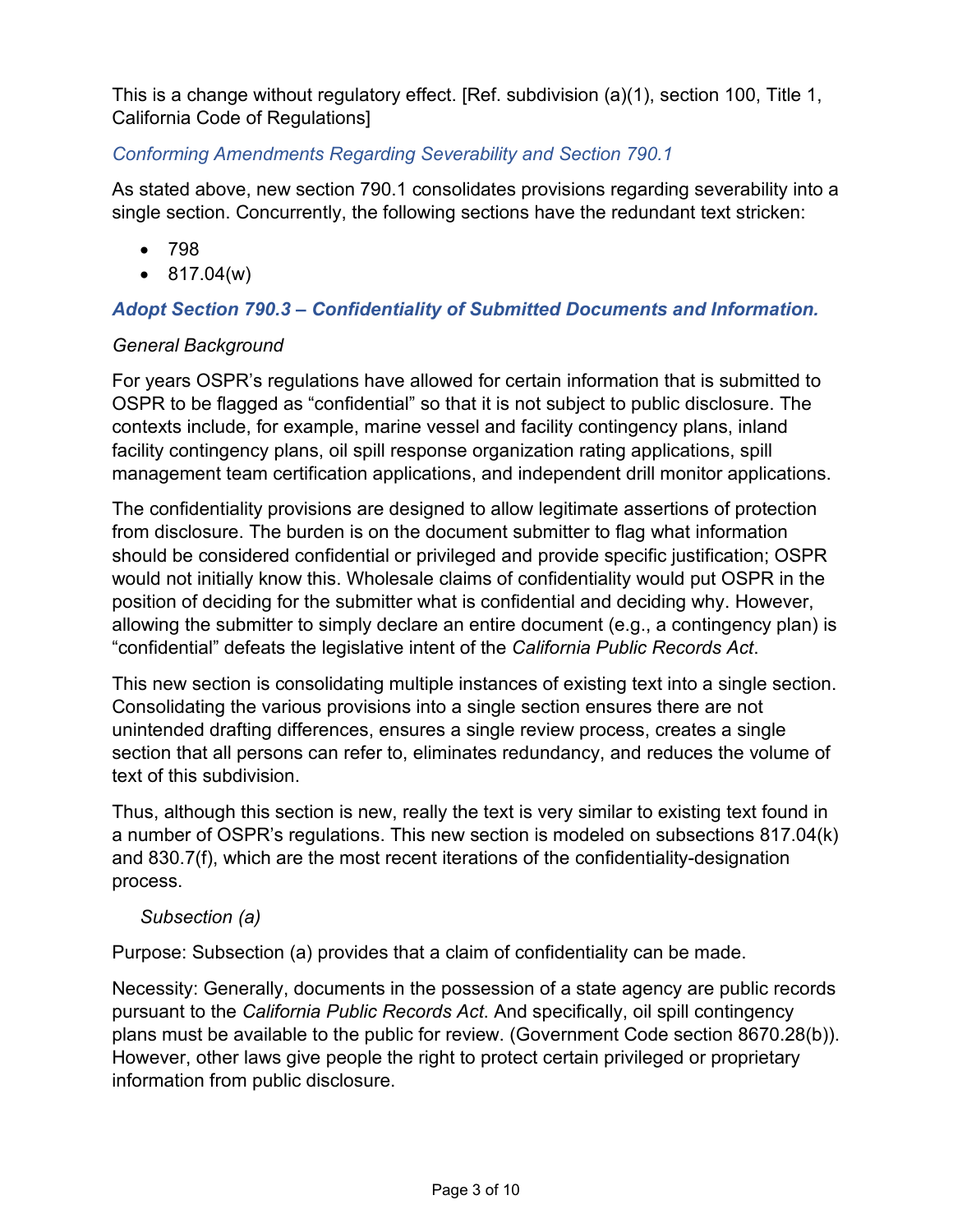# *Subsection (b)*

Purpose: Subsection (b) establishes that each instance of claimed confidentiality must be legally supported.

Necessity: Subsection (b) sets the expectations for privilege claims. For example, OSPR has received contingency plans with information that was redacted based on a mere claim of "privilege". However, mere claims are not sufficient justification. OSPR also has received redacted information that was readily available on the internet, even on the plan holder's own public-facing website. Withholding such redacted information from public review cannot be legally justified. Specific and legitimate authority is required to supersede the *California Public Record Act's* presumption that documents in the possession of a state agency shall be publicly disclosable.

#### *Subsection (c)*

Purpose: Subsection (c) establishes the process for making a claim of privilege or confidentiality.

Necessity: This subsection describes how to designate the information as confidential or privileged and how to submit the documents. The requirement for two-copies is not new, this has been in the regulations since 1994. [e.g., ref. 14 CCR § 816.01(d)] This allows OSPR to consider the adequacy of the document by reviewing the un-redacted version; and allows the public access to the document while protecting legitimate privacy concerns of the document-submitter.

## *Subsection (d)*

Purpose: Subsection (d) explains the process of OSPR will handle requests for documents.

Necessity: This subsection provides a balance between the public's statutory right to review a public record and the document-submitter's legal rights to protect legitimate confidential or privileged information. Ten business days essentially provides two weeks' time for the document submitter to assert their claimed privileges in Court and seek an order to not release the information.

## *Subsection (e)*

Purpose: Subsection (e) specifies who makes the decision regarding disclosure or withholding.

Necessity: This makes clear either the Administrator or a Court will rule on the claim of confidentiality or privilege, not the document submitter or a member of the public requesting the documents.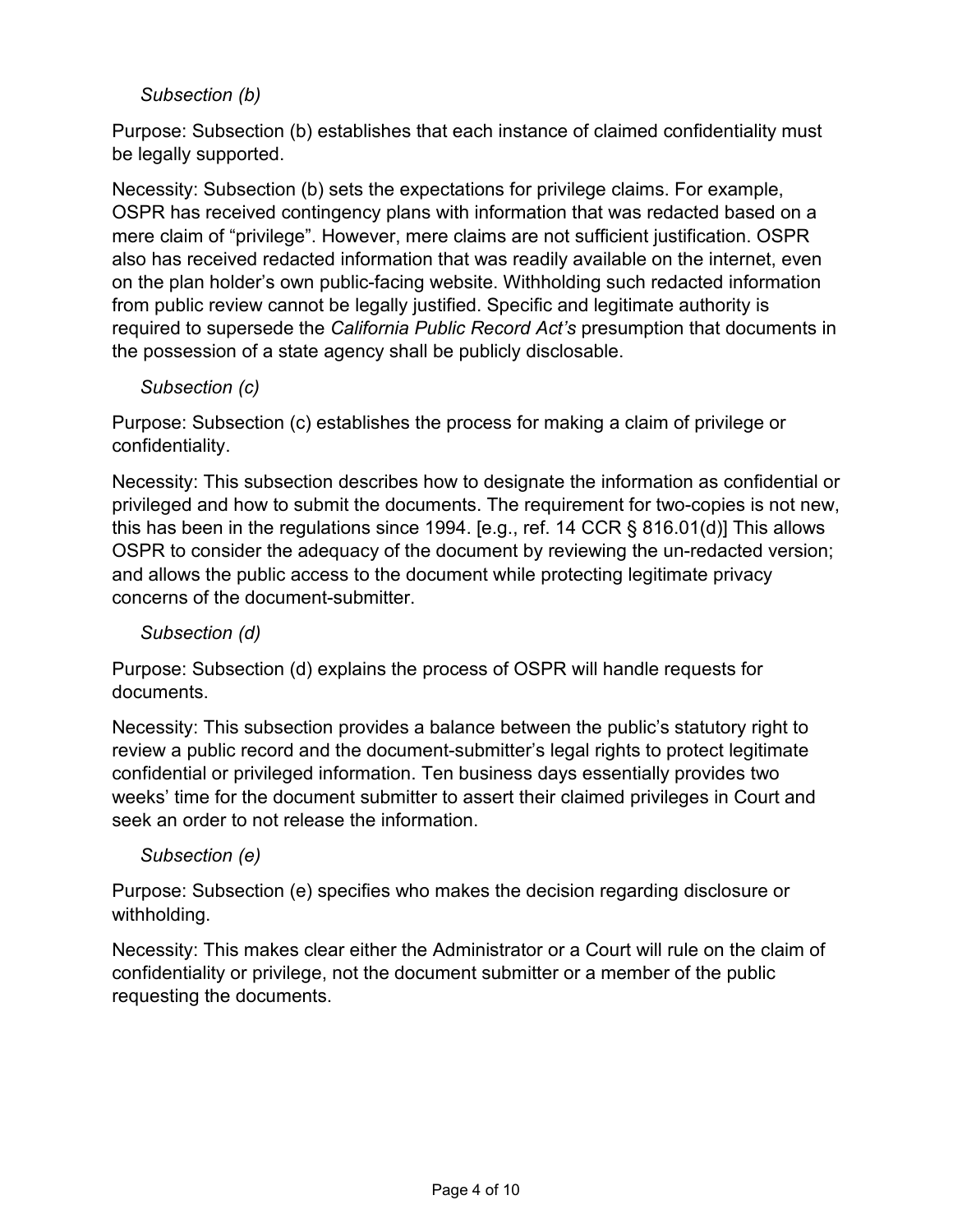# *Conforming Amendments Regarding Confidentiality and Section 790.3*

As stated above, new section 790.3 is consolidating into a single section various provisions about identifying information as confidential. The following subsections have redundant text stricken, and a cross-reference to new section 790.3 added:

- 816.01(d)
- $817.02(c)(3)(B)$
- $817.04(e)(5)$
- $819.02(g)$
- $820.01(k)(3)(D)$
- 826.01(d)
- 830.7(f)

These conforming amendments do not materially alter any requirement, right, responsibility, condition, prescription, or other regulatory element, and do not have regulatory effect, because their substance is retained in new section 790.3.

## *Adopt Section 790.5 – Request for Reconsideration*

## *General Background:*

For years OSPR's regulations have allowed for reconsideration of decisions by OSPR. The contexts include review of financial responsibility, marine vessel and facility contingency plans, inland facility contingency plans, oil spill response organization ratings, spill management team certifications, exercise credit requests, independent drill monitor applications, local government grants, and oil spill cleanup agent licenses. [e.g. ref. 14 CCR §§ 791.7(j), 796(c), 816.03(g), 817.04(f), 819.07(a), (b), 820.01(j), 820.02(*l*), 826.03(g), 830.11, 852.61.11(f), 885.2(d), 885.3(b)]

This new section consolidates the existing text into a single section, and it would be applicable to decisions made by OSPR pursuant to subdivision 4. It generally follows section 830.11, which is the most recent iteration of this process. Consolidating the various provisions into a single section ensures there are not unintended drafting differences, creates a single reconsideration process, creates a single section that all persons can refer to, eliminates redundancy, and reduces the volume of text of this subdivision.

#### *Subsection (a)*

Purpose: Subsection (a) provides that a claim of reconsideration can be made.

Necessity: An appeal process is necessary to provide due process. Examples of contexts for which this could apply include, but are not limited to, a deficiency letter regarding a contingency plan; denial of evidence of financial responsibility; modification, suspension, or revocation of a spill management team's certification or an oil spill response organization's rating; or other decisions made pursuant to subdivision 4.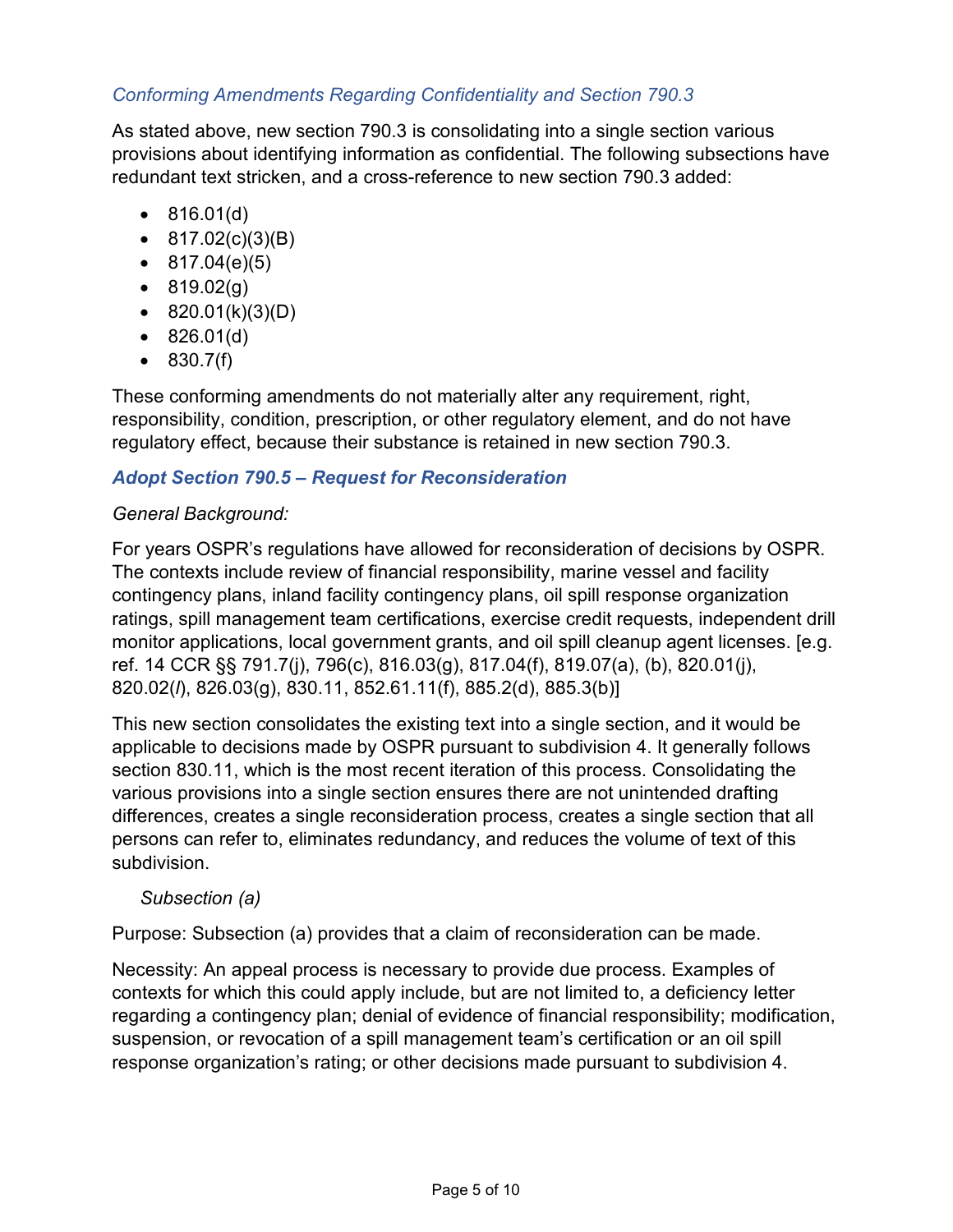# *Subsection (b)*

Purpose: Subsection (b) describes the process for requesting reconsideration of a determination by the Administrator.

Necessity: This subsection provides the minimum elements for submitting a request for reconsideration to be accepted.

## *Subsection (c)*

Purpose: Subsection (c) provides the time for requesting a reconsideration, based on business days (currently defined in section 790). It also provides for the option to have a preliminary meeting with the Administrator.

Necessity: This subsection provides certainty for when the requestor should receive a response from OSPR, depending on if the requestor has a meeting with OSPR. This sets the limit for when a request for reconsideration needs to be submitted. Fifteen business days is considered reasonable and is commonly used already in this subdivision. Regulated entities should already be aware of this time frame.

(c)(1) sets the process if there is no request for a preliminary meeting.

(c)(2) sets the process if a meeting is requested and what happens after the meeting.

There are a few minor substantive changes. In the context of receiving credit for completing objectives during a marine oil spill exercise [section 820.01(j)(1)-(3)], the substantive change is that the request for reconsideration must occur within *15 business* days, instead of *20 calendar* days. This change only makes a difference of a day or two, depending on the month and holidays, and may give the requestor a few extra days when measured as calendar days.

In the context of termination of a grant of funds to a local government for the update of its local hazardous materials plan to account for oil spills [section 852.61.11(f)], the substantive change is that the grant applicant must request reconsideration within *15 business* days rather than *10 calendar* days; and the Administrator will have 10 *business* days rather than 10 *calendar* days to decide whether to grant the request. This change gives the applicant a few more days to make the request, and gives the Administrator a few more days to decide, depending on the month and holidays.

In the context of issuing a license for an oil spill cleanup agent [section  $885.2(d)$ ], the only substantive change is that after a request for reconsideration has been made, the Administrator will have *15 business* days rather than *30 calendar* days to issue his/her determination. Thus, by this rulemaking the applicant will have an answer about week sooner, depending on the month and holidays.

## *Subsection (d)*

Purpose: Subsection provides a process for a hearing regarding OSPR decisions, based on business days (currently defined in section 790).

Necessity: This is not new. OSPR's regulations have provided an option for reconsideration of certain decisions for many years regarding oil spill contingency plans,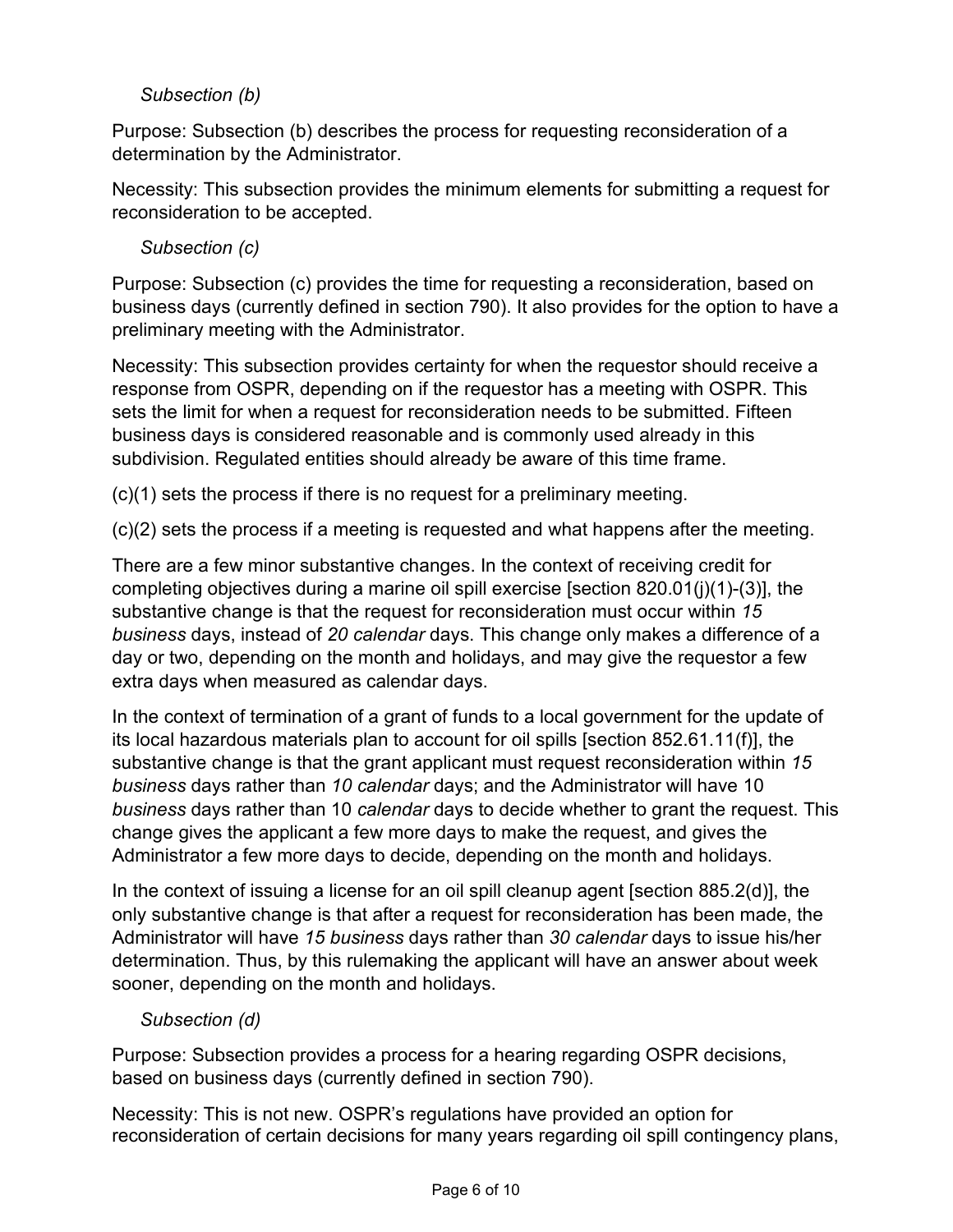rating of oil spill response organizations, and exercise credit. (ref. 14 CCR §§ 816.03(g)(3), 817.04(f)(4)(C), 819.07(b), 820.01(j)(4), 820.02(*l*)(4), 826.03(g)(3))

This subsection provides due process to the aggrieved person/entity in the event of a decision to deny reconsideration. This provision makes this option available for review of all decisions pursuant to Subdivision 4. Fifteen business days is considered reasonable for requesting a reconsideration, for OSPR to make decisions, and for a formal hearing to be requested. Fifteen business days (or "working days") is commonly used already in OSPR's regulations. [e.g., ref. 14 CCR §§ 791.7(j), 796(c), 816.03(g), 817.04(f), 819.07(b), 820.01(j)(4)(B), 820.02(*l*), 826.03(g), and 830.11]

One substantive change, in the context of requesting a hearing regarding the denial of a request for reconsideration of completion of objectives during a marine oil spill exercise [section 820.01(j)(4)], the request for a hearing would have to occur within 15 *business* days, instead of 15 *calendar* days. This change gives the requestor four to five more days to make the request, depending on the month and holidays.

This subdivision provides a hearing process administered by the Office of Administrative Law, which the existing regulations already provide. [*Id.]*

If a formal hearing for review is requested and is held, 30 calendar days for a hearing officer to issue a decision is reasonable and is already used in the regulations [Ref. sections 819.07(b)(2), 820.01(j)(4)(B), 820.02(*l*)(4)(B), 830.11(b)(1)(B)] and is provided in section 11517(c)(1) of the Government Code regarding formal hearings.

*Subsection (e)*

Purpose: Subsection (e) clarifies this section does not apply to administrative enforcement actions initiated by OSPR.

Necessity: This subsection avoids any ambiguity or unintended overlap or conflict with the time frames and process of administrative enforcement actions. Government Code sections 8670.68 and 8670.68.1 describe the statutory process for these actions. Also, by their nature, they can be adversarial, subject to different rules, and may be resolved by negotiated settlement. Or ultimately an administrative enforcement action may be heard and decided by an administrative law judge/hearing officer; this would be the "final" decision.

## *Conforming Amendments Regarding Reconsideration of Decisions and Section 790.5*

As stated above, amended section 790.5 is consolidating into a single section various provisions about requesting a reconsideration a decision made by OSPR. The following sections have redundant text stricken, and a cross-reference to amended section 790.5 added.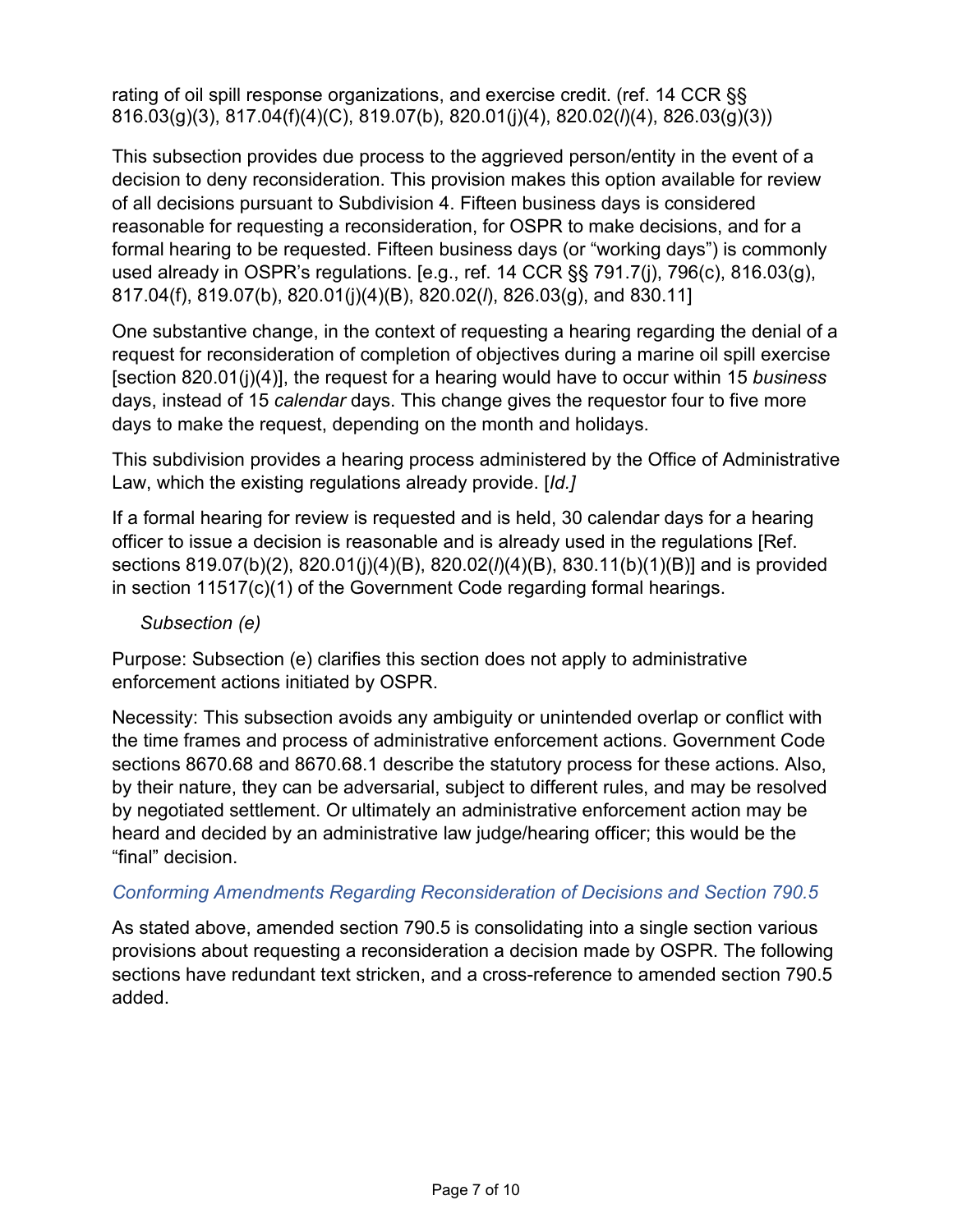- 791.7(h)(1)(A)3. 816.03(g)
- 791.7(h)(1)(B)2. 817.04(c)(2)(B)
- $791.7(h)(1)(C)2$ .
- 791.7(h)(1)(E)2. 817.04(u)
- $791.7(j)$
- 796(c)
- 797(e)
- 
- 
- $\bullet$  817.04(f)(4)
	-
- 819.07(a), (b)
- $820.01(j)$ 
	- $820.01(k)(3)(l)$  and  $(J)$
	- 820.02(*l*)
- 826.03(g)
- 830.11
	- $\bullet$  852.61.11(f)
- 885.2(d)
- 885.3(b)

These conforming amendments do not materially alter any requirement, right, responsibility, condition, prescription, or other regulatory element, except as described above, and have minimal regulatory effect, if any. Any change is only a few days plus or minus depending on the month.

## *Authority and Reference*

The authority and reference of current 790.5 is deleted and updated for these amendments. The authority cited includes the following sections of the Government Code: 8670.7.5 which authorizes the Administrator to adopt regulations to implement the *Lempert-Keene-Seastrand Oil Spill Prevention and Response Act*; and 8670.5.5 which provides that provisions of the *Act* and applications thereof are severable from other provisions that are held to be invalid.

*Other Amendments to Section 819.02*

## *Subsection (a)*

Subsection (a) includes an update to the methods of delivery of an application to become a rated oil spill response organization. Consistent with other OSPR regulations, the update eliminates the option to deliver in person. Additionally, the address for OSPR is also updated.

## *Subsection (c)(6)*

A non-substantive change is made to correct the punctuation at the end of the sentence.

# *Subsection (c)((1)(E)*

A non-substantive spelling edit is made.

# *IV. Economic Impact Assessment [Government Code sections 11346.2(b)(2); 11346.3(b)(1)]*

The proposed rulemaking amends one section and adds two new sections, with the purpose of consolidating existing text regarding discrete topics, as described above.

This rulemaking also makes conforming amendments consistent with these changes.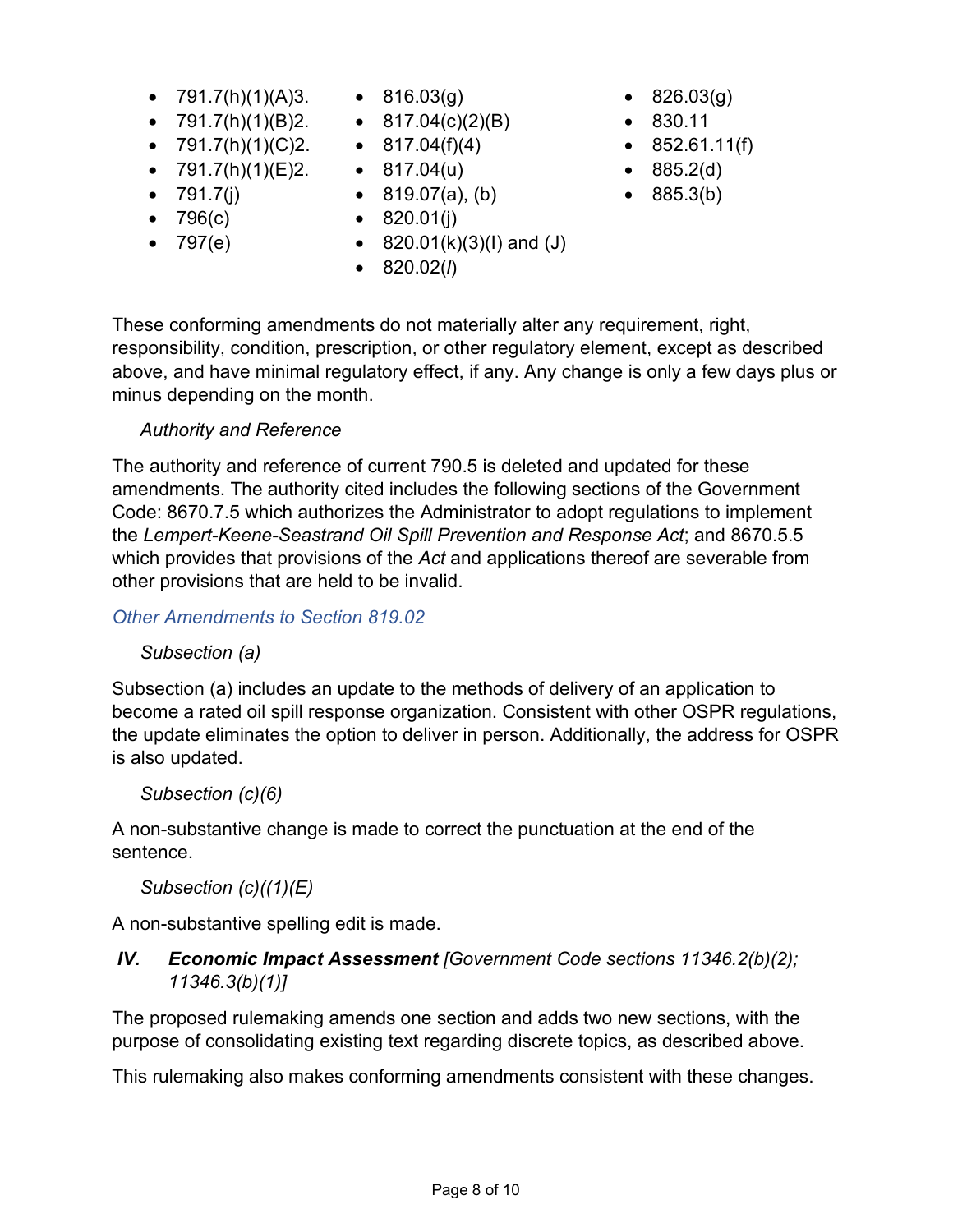*(a) What is the evidence supporting a finding of No Significant Statewide Adverse Economic Impact directly affecting business, including the ability of California businesses to compete with businesses in other states?*

These regulations will not have a significant statewide adverse economic impact.

There is no cost associated with severability (790.1). Severability provisions have been in the regulations for six years.

The section regarding requesting confidentiality of information in documents submitted to OSPR (790.3) has no cost, and industry already has this option; the text is just being refined.

The section regarding requesting reconsideration of a decision by OSPR (790.5) has no cost, and industry already has this option; the text is just being refined.

These are not considered "major regulations" because the economic impact assessment concludes that the impacts, summing both costs and benefits, will be negligible if any at all – i.e., considerably less than \$50 million dollars annually that would trigger major regulation status.

*Costs*

As stated above, a section on severability has no costs, and its essence has been placed for six years in two other sections.

Designating information in a document as confidential or proprietary is optional for the submitter and has no cost. This process is not new, it has been in place for many years.

Requesting reconsideration of a decision made by OSPR is optional for the requestor and has no cost. This process is not new, it has been in place for many years.

The conforming amendments have no costs.

*(b) Will there be any effects of the regulation on the creation or elimination of jobs within the State?*

None.

*(c) Will there be any effects of the regulation on the creation of new businesses or the elimination of existing businesses within the State?*

None.

*(d) Will there be any effects of the regulation on the expansion of businesses currently doing business within the State?*

No. There is no cumulative impact to this rulemaking regarding severability, confidentiality, or reconsideration. These are existing provisions being reorganized.

*(e) Will there be any benefits to the health and welfare of California residents, worker safety, and the State's environment?*

No. These are existing provisions merely recast.